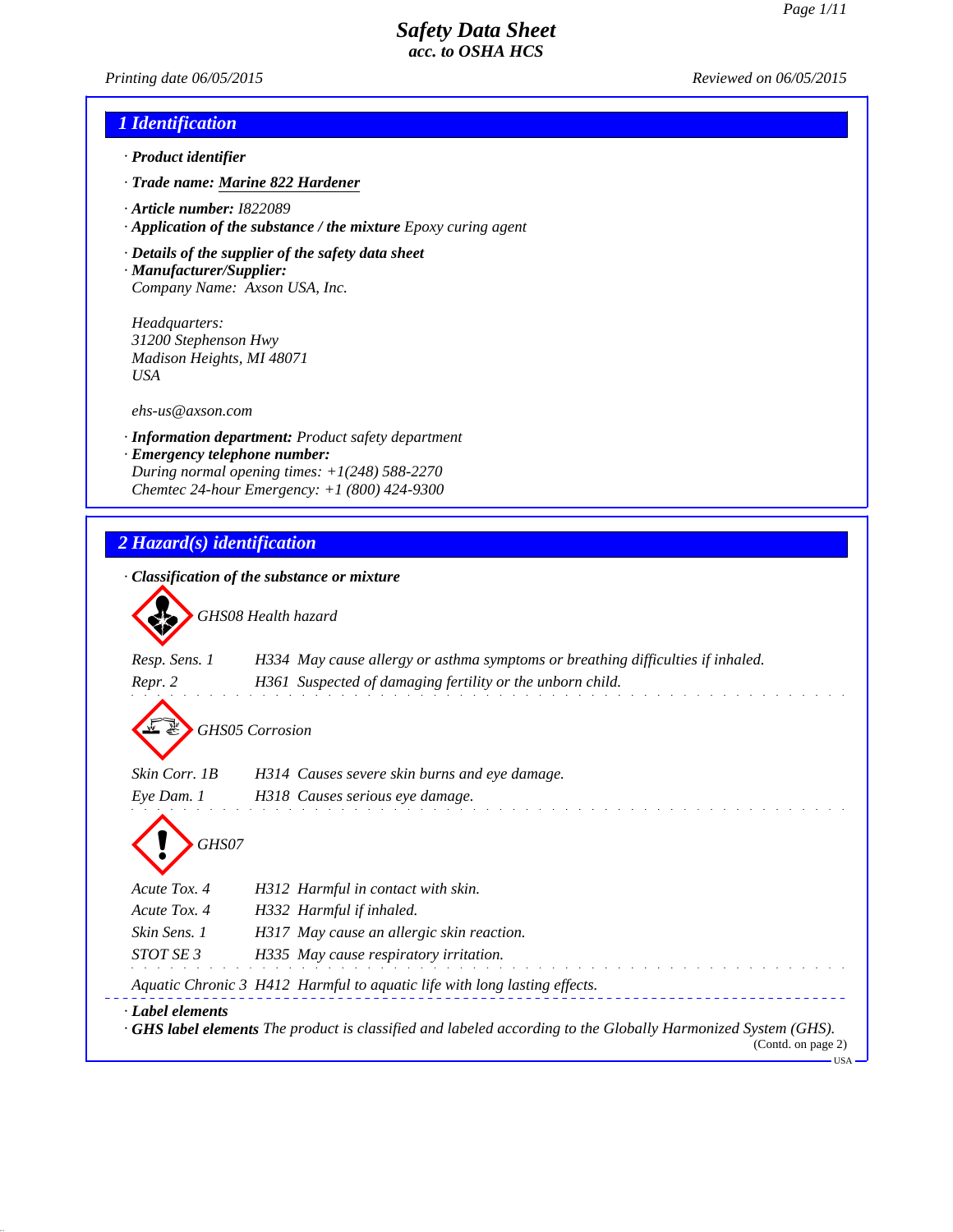*Printing date 06/05/2015 Reviewed on 06/05/2015*

*Trade name: Marine 822 Hardener*

|                                                                                                                | (Contd. of page 1)           |
|----------------------------------------------------------------------------------------------------------------|------------------------------|
| · Hazard pictograms                                                                                            |                              |
|                                                                                                                |                              |
|                                                                                                                |                              |
|                                                                                                                |                              |
|                                                                                                                |                              |
| GHS05<br>GHS07<br>GHS08                                                                                        |                              |
| · Signal word Danger                                                                                           |                              |
|                                                                                                                |                              |
| · Hazard-determining components of labeling:                                                                   |                              |
| 3,6-diazaoctanethylenediamin                                                                                   |                              |
| Polyoxypropylenediamine                                                                                        |                              |
| alpha-(2-Aminomethylethyl)-omega-(2-aminomethylethoxy)-poly(oxy(methyl-1,2-ethanediyl))                        |                              |
| Teta, reaction products with propylene oxide<br>Polyoxylated Triethylenetetramine                              |                              |
| bisphenol A                                                                                                    |                              |
| · Hazard statements                                                                                            |                              |
| Harmful in contact with skin or if inhaled.                                                                    |                              |
| Causes severe skin burns and eye damage.                                                                       |                              |
| May cause allergy or asthma symptoms or breathing difficulties if inhaled.                                     |                              |
| May cause an allergic skin reaction.                                                                           |                              |
| Suspected of damaging fertility or the unborn child.                                                           |                              |
| May cause respiratory irritation.                                                                              |                              |
| Harmful to aquatic life with long lasting effects.                                                             |                              |
| · Precautionary statements                                                                                     |                              |
| Do not breathe dusts or mists.                                                                                 |                              |
| Wear respiratory protection.                                                                                   |                              |
| Wear protective gloves.                                                                                        |                              |
| Wear protective gloves / protective clothing.                                                                  |                              |
| Wear eye protection / face protection.                                                                         |                              |
| Avoid release to the environment.                                                                              |                              |
| Wash thoroughly after handling.                                                                                |                              |
| Use only outdoors or in a well-ventilated area.                                                                |                              |
| Contaminated work clothing must not be allowed out of the workplace.                                           |                              |
| Obtain special instructions before use.                                                                        |                              |
| Do not handle until all safety precautions have been read and understood.                                      |                              |
| IF ON SKIN (or hair): Remove/Take off immediately all contaminated clothing. Rinse skin with water/shower.     |                              |
| If in eyes: Rinse cautiously with water for several minutes. Remove contact lenses, if present and easy to do. |                              |
| Continue rinsing.                                                                                              |                              |
| Immediately call a poison center/doctor.                                                                       |                              |
| Specific treatment (see on this label).                                                                        |                              |
| If experiencing respiratory symptoms: Call a poison center/doctor.                                             |                              |
| IF INHALED: Remove victim to fresh air and keep at rest in a position comfortable for breathing.               |                              |
| Wash contaminated clothing before reuse.                                                                       |                              |
| IF exposed or concerned: Get medical advice/attention.                                                         |                              |
| If skin irritation or rash occurs: Get medical advice/attention.                                               |                              |
| If swallowed: Rinse mouth. Do NOT induce vomiting.                                                             |                              |
| Take off contaminated clothing and wash it before reuse.                                                       |                              |
| Store locked up.                                                                                               |                              |
| Store in a well-ventilated place. Keep container tightly closed.                                               |                              |
| Dispose of contents/container in accordance with local/regional/national/international regulations.            |                              |
|                                                                                                                | (Contd. on page 3)<br>$-USA$ |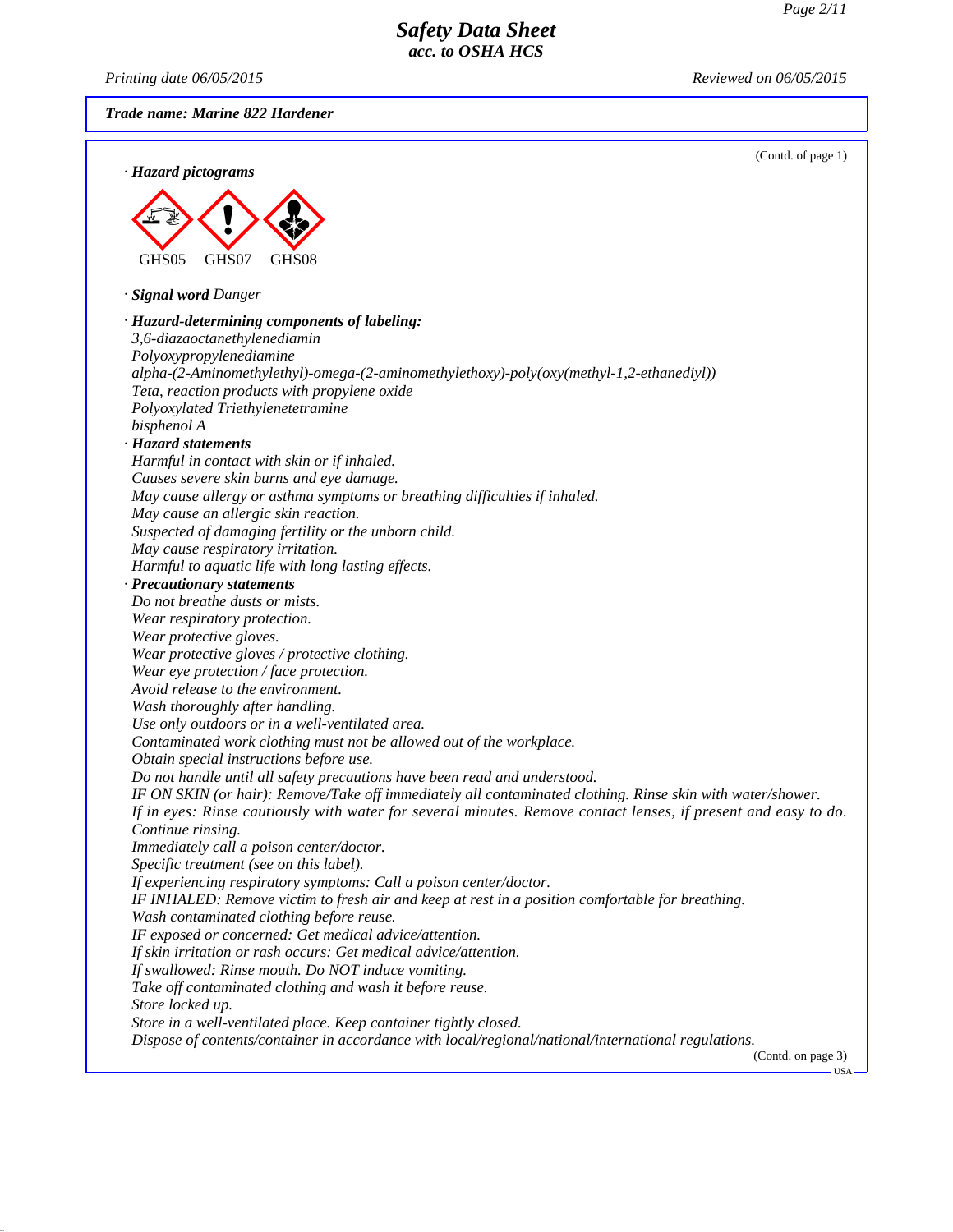*Printing date 06/05/2015 Reviewed on 06/05/2015*

#### *Trade name: Marine 822 Hardener*

(Contd. of page 2)

*· Classification system: · NFPA ratings (scale 0 - 4)*

3 1  $\overline{0}$ *Health = 3 Fire = 1 Reactivity = 0*

*· HMIS-ratings (scale 0 - 4)*

 HEALTH **FIRE**  $\overline{REACTIVITY \, 0}$  *Reactivity = 0* \*4 *Health = \*4* 1 *Fire = 1*

*· Other hazards*

*· Results of PBT and vPvB assessment*

*· PBT: Not applicable.*

*· vPvB: Not applicable.*

### *3 Composition/information on ingredients*

*· Chemical characterization: Mixtures*

*· Description: Mixture of the substances listed below with nonhazardous additions.*

| · Dangerous components:              |                                                                                                                            |             |  |
|--------------------------------------|----------------------------------------------------------------------------------------------------------------------------|-------------|--|
| $CAS: 112-24-3$<br>EINECS: 203-950-6 | $3,6$ -diazaoctanethylenediamin                                                                                            | $25 - 50\%$ |  |
| $CAS: 9046-10-0$                     | Polyoxypropylenediamine<br>alpha-(2-Aminomethylethyl)-omega-(2-aminomethylethoxy)-poly(oxy(methyl-<br>$1, 2-eth an edivl)$ | $\leq$ 20%  |  |
| CAS: 111-40-0<br>EINECS: 203-865-4   | 2,2'-iminodiethylamine                                                                                                     | $10 - 20\%$ |  |
| $CAS: 26950-63-0$                    | Teta, reaction products with propylene oxide<br>Polyoxylated Triethylenetetramine                                          | $10 - 20\%$ |  |
| CAS: 80-05-7<br>EINECS: 201-245-8    | bisphenol A                                                                                                                | $5 - 10\%$  |  |

#### *4 First-aid measures*

*· Description of first aid measures*

*· General information:*

*Immediately remove any clothing soiled by the product.*

*Symptoms of poisoning may even occur after several hours; therefore medical observation for at least 48 hours after the accident.*

*· After inhalation:*

*Supply fresh air and to be sure call for a doctor.*

*In case of unconsciousness place patient stably in side position for transportation.*

- *· After skin contact: Immediately wash with water and soap and rinse thoroughly.*
- *· After eye contact: Rinse opened eye for several minutes under running water. Then consult a doctor.*
- *· After swallowing: Drink copious amounts of water and provide fresh air. Immediately call a doctor.*
- *· Information for doctor:*

*· Most important symptoms and effects, both acute and delayed No further relevant information available.*

(Contd. on page 4)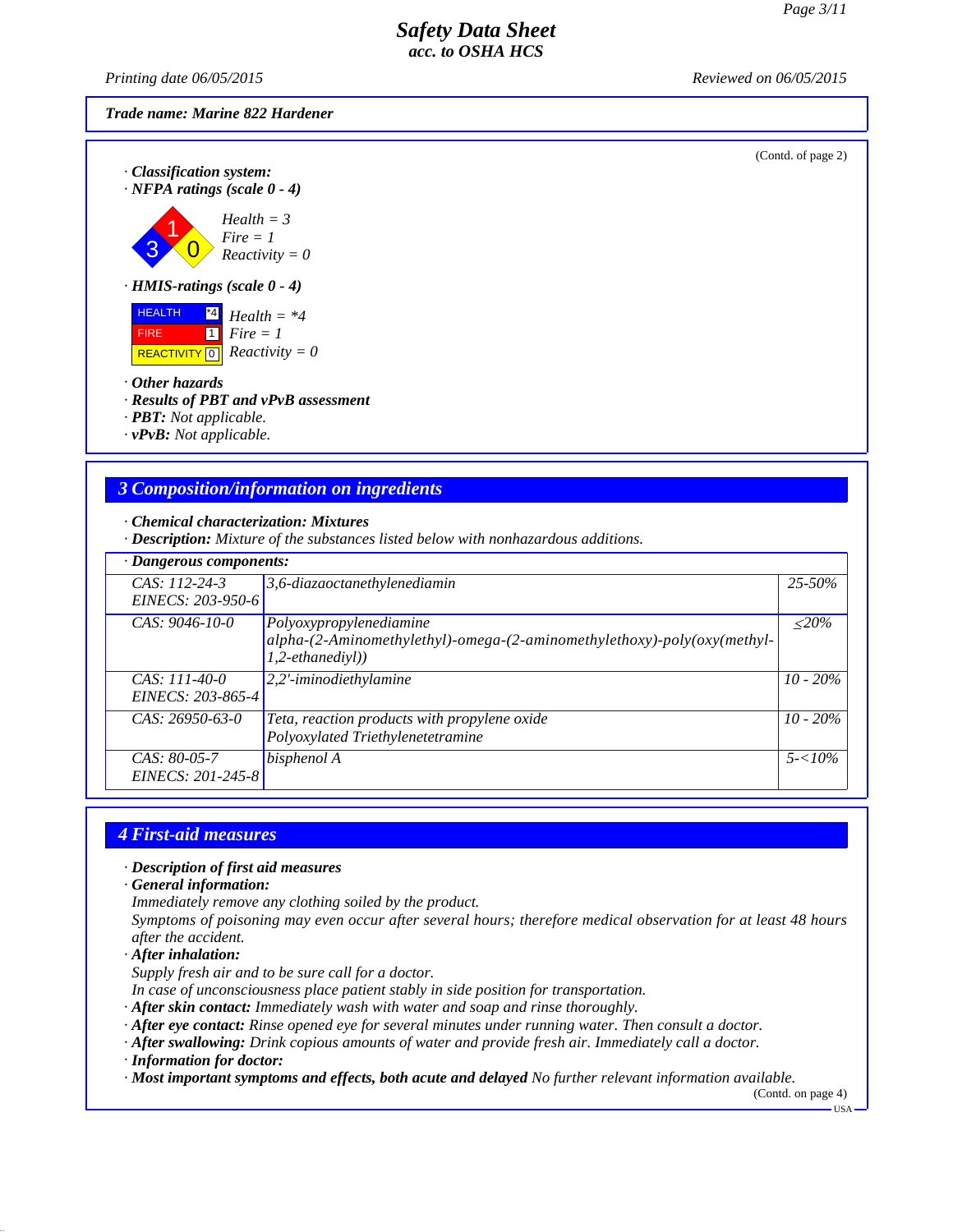*Printing date 06/05/2015 Reviewed on 06/05/2015*

*Trade name: Marine 822 Hardener*

*· Indication of any immediate medical attention and special treatment needed No further relevant information available.*

#### *5 Fire-fighting measures*

- *· Extinguishing media*
- *· Suitable extinguishing agents: Use fire fighting measures that suit the environment.*
- *· Special hazards arising from the substance or mixture No further relevant information available.*
- *· Advice for firefighters*
- *· Protective equipment: Mouth respiratory protective device.*

#### *6 Accidental release measures*

- *· Personal precautions, protective equipment and emergency procedures Wear protective equipment. Keep unprotected persons away.*
- *· Environmental precautions: Inform respective authorities in case of seepage into water course or sewage system. Do not allow to enter sewers/ surface or ground water.*

*· Methods and material for containment and cleaning up: Absorb with liquid-binding material (sand, diatomite, acid binders, universal binders, sawdust). Use neutralizing agent. Dispose contaminated material as waste according to item 13. Ensure adequate ventilation.*

*· Reference to other sections See Section 7 for information on safe handling. See Section 8 for information on personal protection equipment. See Section 13 for disposal information.*

# *7 Handling and storage*

*· Handling:*

*· Precautions for safe handling Ensure good ventilation/exhaustion at the workplace. Prevent formation of aerosols.*

*· Information about protection against explosions and fires: No special measures required.*

- *· Conditions for safe storage, including any incompatibilities*
- *· Storage:*
- *· Requirements to be met by storerooms and receptacles: No special requirements.*
- *· Information about storage in one common storage facility: Not required.*
- *· Further information about storage conditions: Keep receptacle tightly sealed.*
- *· Specific end use(s) No further relevant information available.*

*8 Exposure controls/personal protection*

*· Additional information about design of technical systems: No further data; see item 7.*

(Contd. on page 5)

(Contd. of page 3)

 $-<sub>USA</sub>$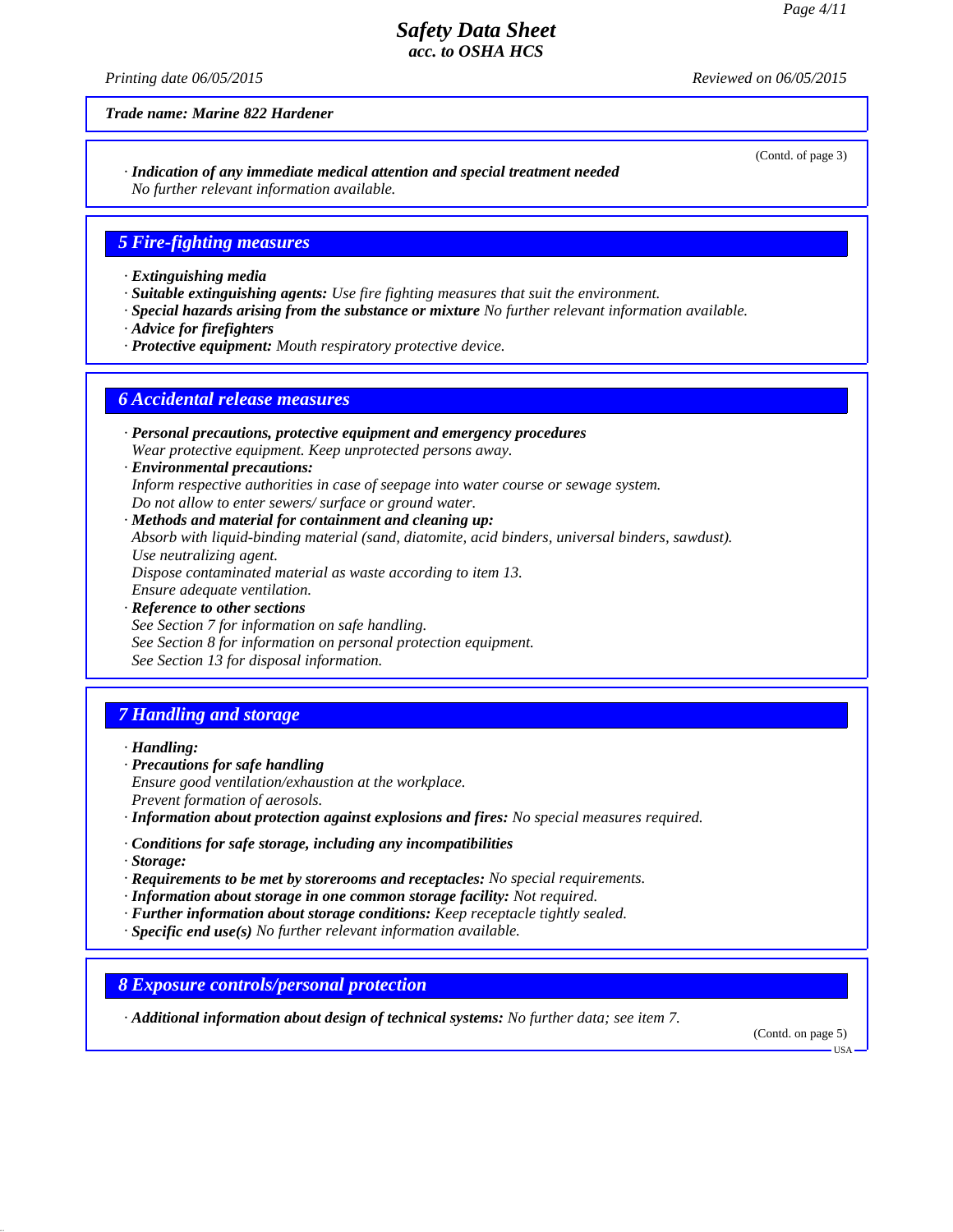*Printing date 06/05/2015 Reviewed on 06/05/2015*

#### *Trade name: Marine 822 Hardener*

(Contd. of page 4)

|                                                                                                          | Control parameters                                                     |  |  |  |
|----------------------------------------------------------------------------------------------------------|------------------------------------------------------------------------|--|--|--|
|                                                                                                          | Components with limit values that require monitoring at the workplace: |  |  |  |
|                                                                                                          | 112-24-3 3,6-diazaoctanethylenediamin                                  |  |  |  |
|                                                                                                          | WEEL Long-term value: 6 mg/m <sup>3</sup> , 1 ppm                      |  |  |  |
|                                                                                                          | <b>Skin</b>                                                            |  |  |  |
|                                                                                                          | 111-40-0 2,2'-iminodiethylamine                                        |  |  |  |
| <b>REL</b>                                                                                               | Long-term value: $4 mg/m^3$ , 1 ppm                                    |  |  |  |
|                                                                                                          | <b>Skin</b>                                                            |  |  |  |
| <b>TLV</b>                                                                                               | Long-term value: $4.2 \text{ mg/m}^3$ , 1 ppm                          |  |  |  |
|                                                                                                          | Skin                                                                   |  |  |  |
| $\cdot$ <b>Additional information:</b> The lists that were valid during the creation were used as basis. |                                                                        |  |  |  |
|                                                                                                          | $\cdot$ Exposure controls                                              |  |  |  |
|                                                                                                          | $\cdot$ Personal protective equipment:                                 |  |  |  |

*· General protective and hygienic measures:*

*Keep away from foodstuffs, beverages and feed. Immediately remove all soiled and contaminated clothing. Wash hands before breaks and at the end of work. Avoid contact with the eyes and skin.*

#### *· Breathing equipment:*

*In case of brief exposure or low pollution use respiratory filter device. In case of intensive or longer exposure use respiratory protective device that is independent of circulating air.*

*· Protection of hands:*



**Protective gloves** 

*The glove material has to be impermeable and resistant to the product/ the substance/ the preparation. Due to missing tests no recommendation to the glove material can be given for the product/ the preparation/ the chemical mixture.*

*Selection of the glove material on consideration of the penetration times, rates of diffusion and the degradation · Material of gloves*

*The selection of the suitable gloves does not only depend on the material, but also on further marks of quality and varies from manufacturer to manufacturer. As the product is a preparation of several substances, the resistance of the glove material can not be calculated in advance and has therefore to be checked prior to the application. · Penetration time of glove material*

*The exact break through time has to be found out by the manufacturer of the protective gloves and has to be observed.*

*· Eye protection:*



`R*Tightly sealed goggles*

(Contd. on page 6)

USA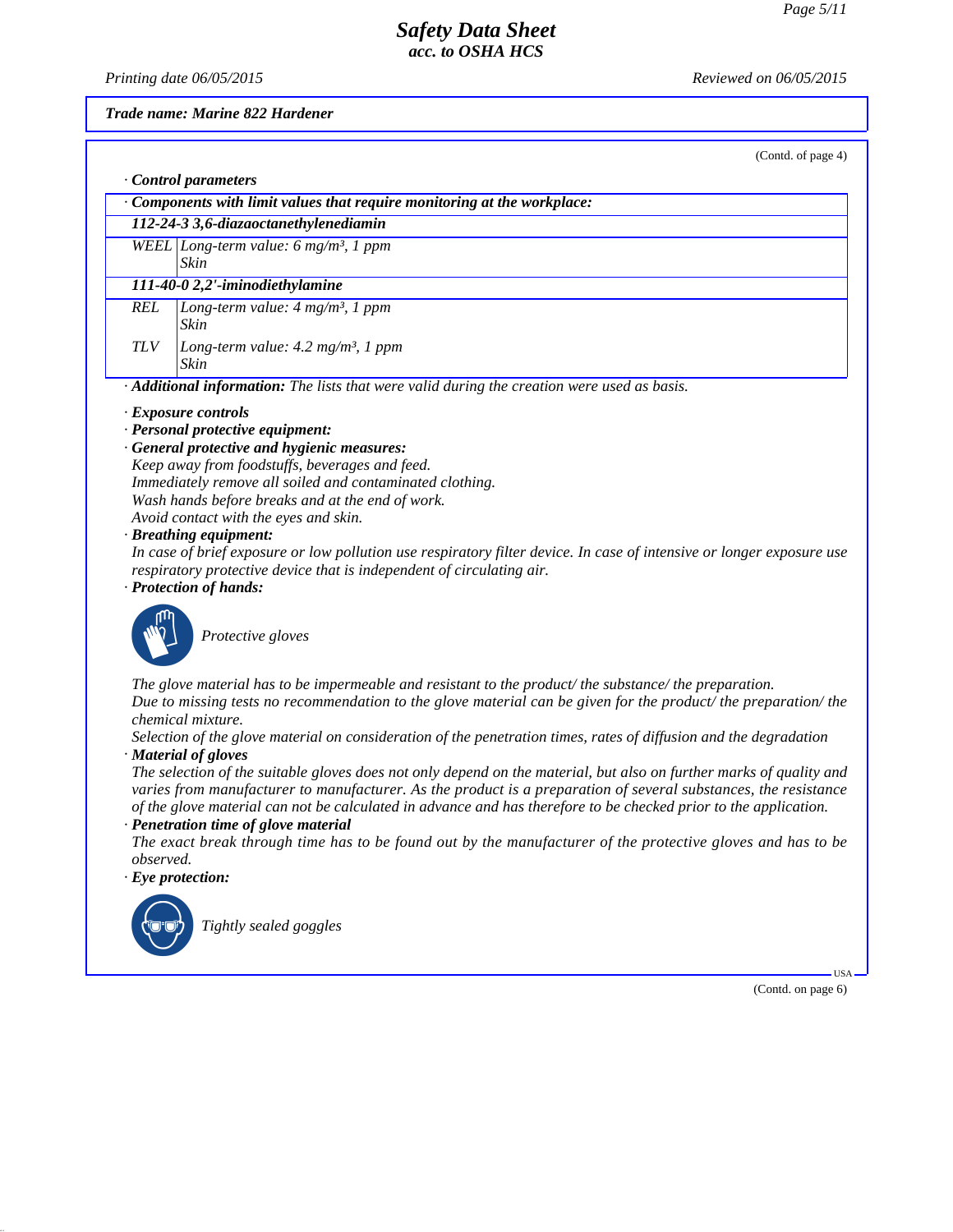*Printing date 06/05/2015 Reviewed on 06/05/2015*

*Trade name: Marine 822 Hardener*

(Contd. of page 5)

| <b>9 Physical and chemical properties</b>                    |                                                      |  |  |
|--------------------------------------------------------------|------------------------------------------------------|--|--|
| · Information on basic physical and chemical properties      |                                                      |  |  |
| · General Information                                        |                                                      |  |  |
| $\cdot$ Appearance:                                          |                                                      |  |  |
| Form:                                                        | Fluid                                                |  |  |
| Color:<br>$\cdot$ Odor:                                      | According to product specification<br>Characteristic |  |  |
| · Odour threshold:                                           | Not determined.                                      |  |  |
| $\cdot$ pH-value:                                            | Not determined.                                      |  |  |
|                                                              |                                                      |  |  |
| · Change in condition<br><b>Melting point/Melting range:</b> | Undetermined.                                        |  |  |
| <b>Boiling point/Boiling range:</b>                          | 207 °C (405 °F)                                      |  |  |
| · Flash point:                                               | 103 °C (217 °F)                                      |  |  |
| · Flammability (solid, gaseous):                             | Not applicable.                                      |  |  |
| · Ignition temperature:                                      | 325 °C (617 °F)                                      |  |  |
|                                                              | Not determined.                                      |  |  |
| · Decomposition temperature:                                 |                                                      |  |  |
| · Auto igniting:                                             | Product is not selfigniting.                         |  |  |
| · Danger of explosion:                                       | Product does not present an explosion hazard.        |  |  |
| · Explosion limits:                                          |                                                      |  |  |
| Lower:                                                       | $0.7$ Vol %                                          |  |  |
| <b>Upper:</b>                                                | $10.0$ Vol %                                         |  |  |
| $\cdot$ Vapor pressure at 20 °C (68 °F):                     | $0.5$ $hPa$                                          |  |  |
| $\cdot$ Density at 20 $\cdot$ C (68 $\cdot$ F):              | 1.00682 $g/cm^3$ (8.402 lbs/gal)                     |  |  |
| · Relative density                                           | Not determined.                                      |  |  |
| · Vapour density                                             | Not determined.                                      |  |  |
| $\cdot$ Evaporation rate                                     | Not determined.                                      |  |  |
| · Solubility in / Miscibility with                           |                                                      |  |  |
| Water:                                                       | Not miscible or difficult to mix.                    |  |  |
| · Partition coefficient (n-octanol/water): Not determined.   |                                                      |  |  |
| · Viscosity:                                                 |                                                      |  |  |
| Dynamic:                                                     | Not determined.                                      |  |  |
| Kinematic:                                                   | Not determined.                                      |  |  |
| · Solvent content:                                           |                                                      |  |  |
| Organic solvents:                                            | $0.0\%$                                              |  |  |
| Solids content:                                              | 8.9%                                                 |  |  |
| $\cdot$ Other information                                    | No further relevant information available.           |  |  |

# *10 Stability and reactivity*

- *· Reactivity*
- *· Chemical stability*
- *· Thermal decomposition / conditions to be avoided: No decomposition if used according to specifications.*
- *· Possibility of hazardous reactions No dangerous reactions known.*
- *· Conditions to avoid No further relevant information available.*

(Contd. on page 7)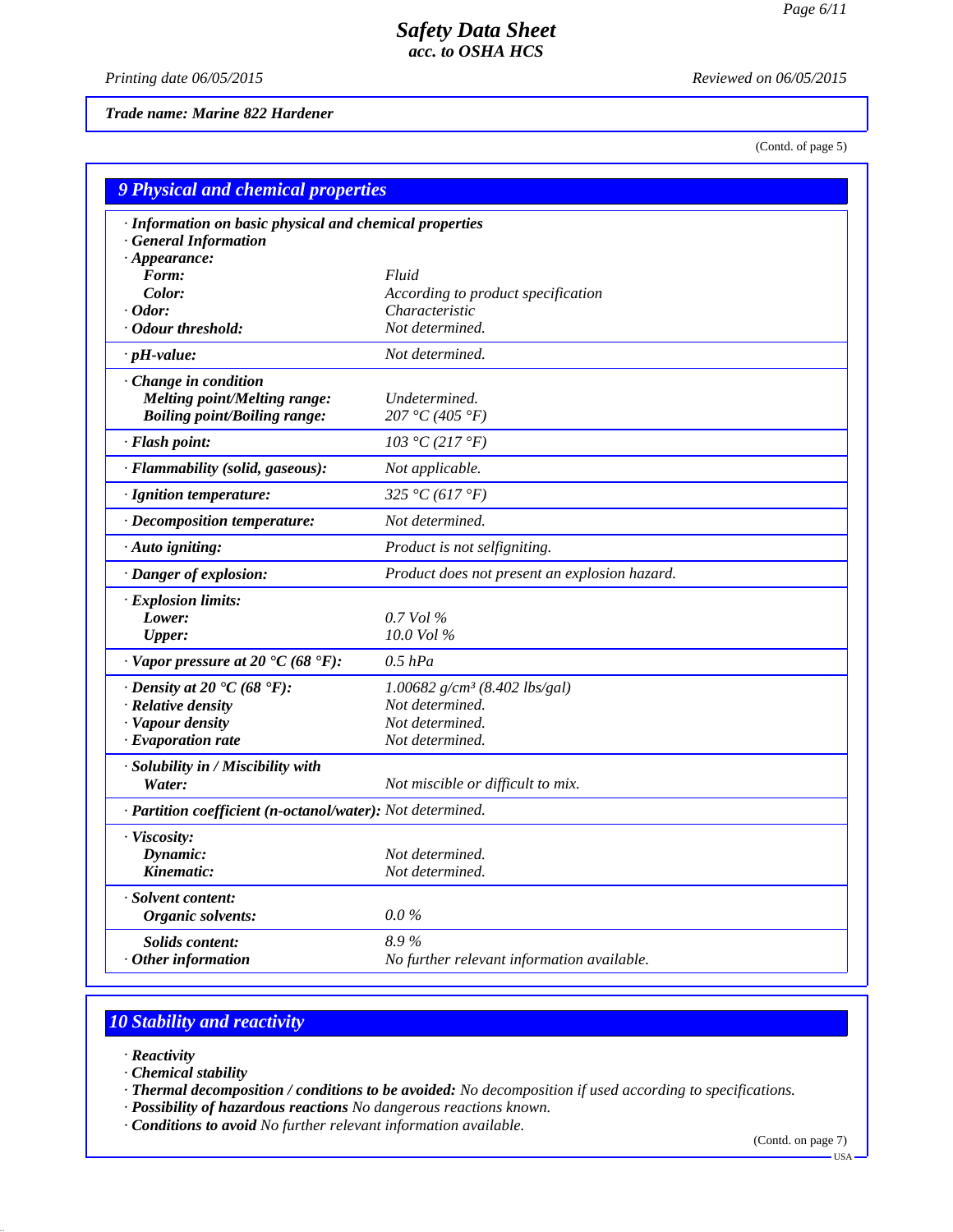(Contd. of page 6)

### *Safety Data Sheet acc. to OSHA HCS*

*Printing date 06/05/2015 Reviewed on 06/05/2015*

*Trade name: Marine 822 Hardener*

*· Incompatible materials: No further relevant information available.*

*· Hazardous decomposition products: No dangerous decomposition products known.*

# *11 Toxicological information*

*· Information on toxicological effects*

#### *· Acute toxicity:*

*· LD/LC50 values that are relevant for classification:*

*Oral LD50 2880 mg/kg (rat)*

*Dermal LD50 2980 mg/kg (rabbit)*

 *112-24-3 3,6-diazaoctanethylenediamin*

*Oral LD50 2500 mg/kg (rat)*

*Dermal LD50 805 mg/kg (rabbit)*

*9046-10-0 Polyoxypropylenediamine*

*alpha-(2-Aminomethylethyl)-omega-(2-aminomethylethoxy)-poly(oxy(methyl-1,2-ethanediyl))*

*Oral LD50 2855 mg/kg (rabbit)*

*Dermal LD50 2980 mg/kg (rabbit)*

*111-40-0 2,2'-iminodiethylamine Oral LD50 1080 mg/kg (rat)*

*Dermal LD50 1090 mg/kg (rabbit)*

### *80-05-7 bisphenol A*

*Oral LD50 3250 mg/kg (rat)*

*Dermal LD50 3000 mg/kg (rabbit)*

*· Primary irritant effect:*

*· on the skin: Strong caustic effect on skin and mucous membranes.*

*· on the eye: Strong caustic effect.*

#### *· Sensitization:*

*Sensitization possible through inhalation.*

*Sensitization possible through skin contact.*

*· Additional toxicological information:*

*The product shows the following dangers according to internally approved calculation methods for preparations: Harmful*

*Corrosive*

*Irritant*

*Swallowing will lead to a strong caustic effect on mouth and throat and to the danger of perforation of esophagus and stomach.*

*· Carcinogenic categories*

*· IARC (International Agency for Research on Cancer)*

*None of the ingredients is listed.*

*· NTP (National Toxicology Program)*

*None of the ingredients is listed.*

*· OSHA-Ca (Occupational Safety & Health Administration)*

*None of the ingredients is listed.*

(Contd. on page 8)

USA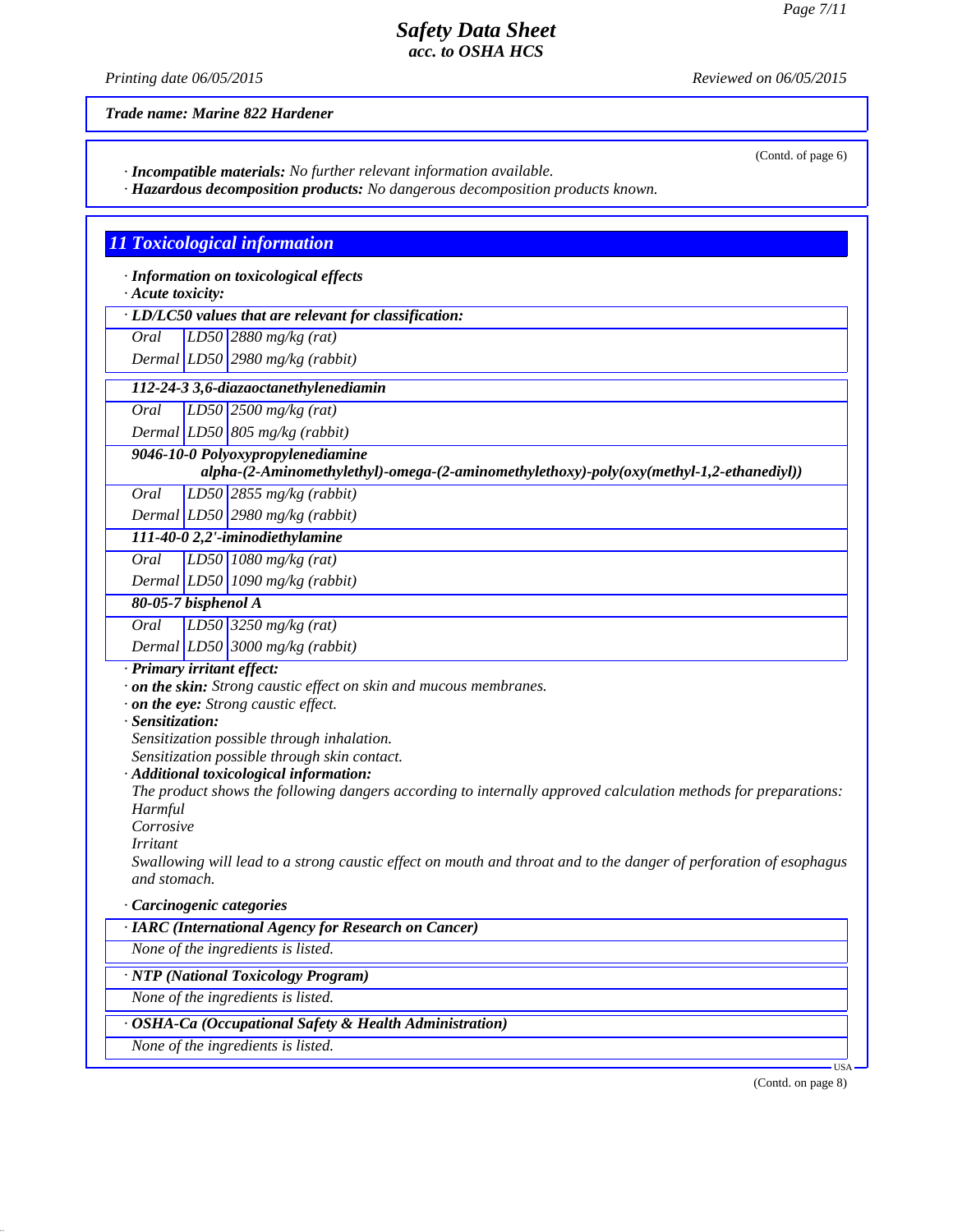*Printing date 06/05/2015 Reviewed on 06/05/2015*

#### *Trade name: Marine 822 Hardener*

(Contd. of page 7)

|  |  | <u>12 Ecological information</u> |  |
|--|--|----------------------------------|--|
|  |  |                                  |  |

- *· Toxicity*
- *· Aquatic toxicity:*
- *96 hr LC50 >220 mg/l (Fish)*
- *· Persistence and degradability No further relevant information available.*
- *· Behavior in environmental systems:*
- *· Bioaccumulative potential No further relevant information available.*
- *· Mobility in soil No further relevant information available.*
- *· Ecotoxical effects:*
- *· Remark: Harmful to fish*
- *· Additional ecological information:*
- *· General notes:*
- *Water hazard class 3 (Self-assessment): extremely hazardous for water Do not allow product to reach ground water, water course or sewage system, even in small quantities.*
- *Must not reach bodies of water or drainage ditch undiluted or unneutralized.*
- *Danger to drinking water if even extremely small quantities leak into the ground.*
- *Harmful to aquatic organisms*
- *· Results of PBT and vPvB assessment*
- *· PBT: Not applicable.*
- *· vPvB: Not applicable.*
- *· Other adverse effects No further relevant information available.*

#### *13 Disposal considerations*

*· Waste treatment methods*

*· Recommendation:*

*Must not be disposed of together with household garbage. Do not allow product to reach sewage system.*

- *· Uncleaned packagings:*
- *· Recommendation: Disposal must be made according to official regulations.*

| $\cdot$ UN-Number                  |                                                                                 |
|------------------------------------|---------------------------------------------------------------------------------|
| $\cdot$ <i>DOT</i>                 | NA2735                                                                          |
| $\cdot$ IMDG, IATA                 | UN2735                                                                          |
| $\cdot$ UN proper shipping name    |                                                                                 |
| $\cdot$ <i>DOT</i>                 | Amines, liquid, corrosive, n.o.s. (Triethylenetetramine,<br>Diethylenetriamine) |
| $\cdot$ IMDG, IATA                 | AMINES, LIQUID, CORROSIVE, N.O.S.<br>(TRIETHYLENETETRAMINE, DIETHYLENETRIAMINE) |
| $\cdot$ Transport hazard class(es) |                                                                                 |
| $\cdot$ DOT                        |                                                                                 |
| CORROSIN                           |                                                                                 |
| · Class                            | 8 Corrosive substances                                                          |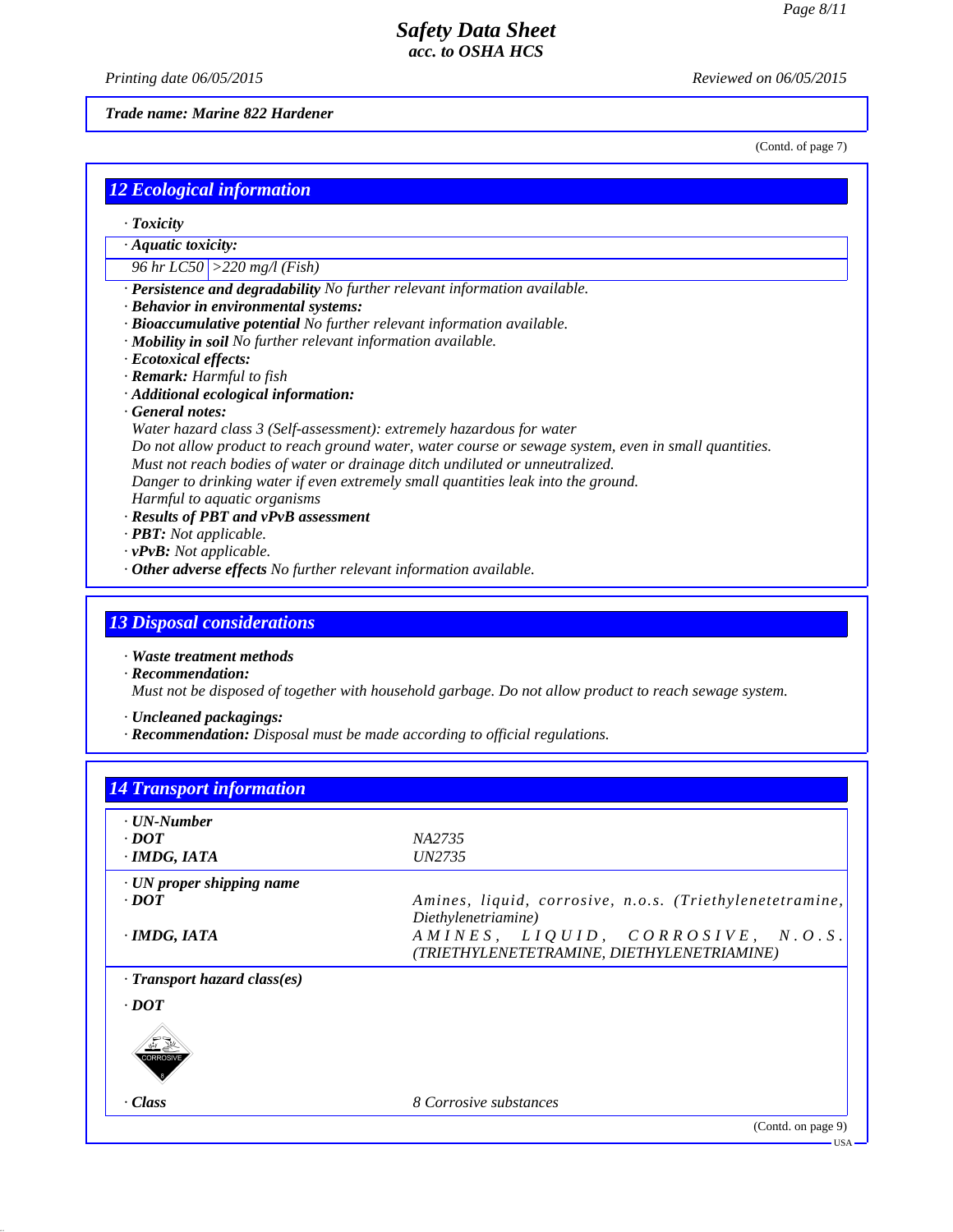*Printing date 06/05/2015 Reviewed on 06/05/2015*

*Trade name: Marine 822 Hardener*

|                                                                                     | (Contd. of page 8)                                               |
|-------------------------------------------------------------------------------------|------------------------------------------------------------------|
| $-Label$                                                                            | 8                                                                |
| · IMDG, IATA                                                                        |                                                                  |
|                                                                                     |                                                                  |
| · Class                                                                             | 8 Corrosive substances                                           |
| $-Label$                                                                            | 8                                                                |
| · Packing group                                                                     |                                                                  |
| · DOT, IMDG, IATA                                                                   | II                                                               |
| · Environmental hazards:                                                            |                                                                  |
| · Marine pollutant:                                                                 | N <sub>O</sub>                                                   |
| · Special precautions for user                                                      | Warning: Corrosive substances                                    |
| · Danger code (Kemler):<br>· EMS Number:                                            | 80                                                               |
| · Segregation groups                                                                | $F-A, S-B$<br>Alkalis                                            |
|                                                                                     |                                                                  |
| · Transport in bulk according to Annex II of<br><b>MARPOL73/78 and the IBC Code</b> | Not applicable.                                                  |
| · Transport/Additional information:                                                 |                                                                  |
| $\cdot$ DOT                                                                         |                                                                  |
| · Quantity limitations                                                              | On passenger aircraft/rail: 1 L                                  |
|                                                                                     | On cargo aircraft only: 30 L                                     |
| $\cdot$ IMDG                                                                        |                                                                  |
| $\cdot$ Limited quantities (LQ)                                                     | IL                                                               |
| $\cdot$ Excepted quantities (EQ)                                                    | Code: E2                                                         |
|                                                                                     | Maximum net quantity per inner packaging: 30 ml                  |
|                                                                                     | Maximum net quantity per outer packaging: 500 ml                 |
| · UN "Model Regulation":                                                            | UN2735, Amines, liquid, corrosive, n.o.s. (Triethylenetetramine, |
|                                                                                     | Diethylenetriamine), 8, II                                       |

# *15 Regulatory information*

*· Safety, health and environmental regulations/legislation specific for the substance or mixture · Sara*

| · Section 355 (extremely hazardous substances):   |
|---------------------------------------------------|
| None of the ingredients is listed.                |
| · Section 313 (Specific toxic chemical listings): |
| $80-05-7$ bisphenol A                             |
| · TSCA (Toxic Substances Control Act):            |
| All ingredients are listed.                       |
| $\cdot$ Proposition 65                            |

- *· Chemicals known to cause cancer:*
- *None of the ingredients is listed.*

(Contd. on page 10)

USA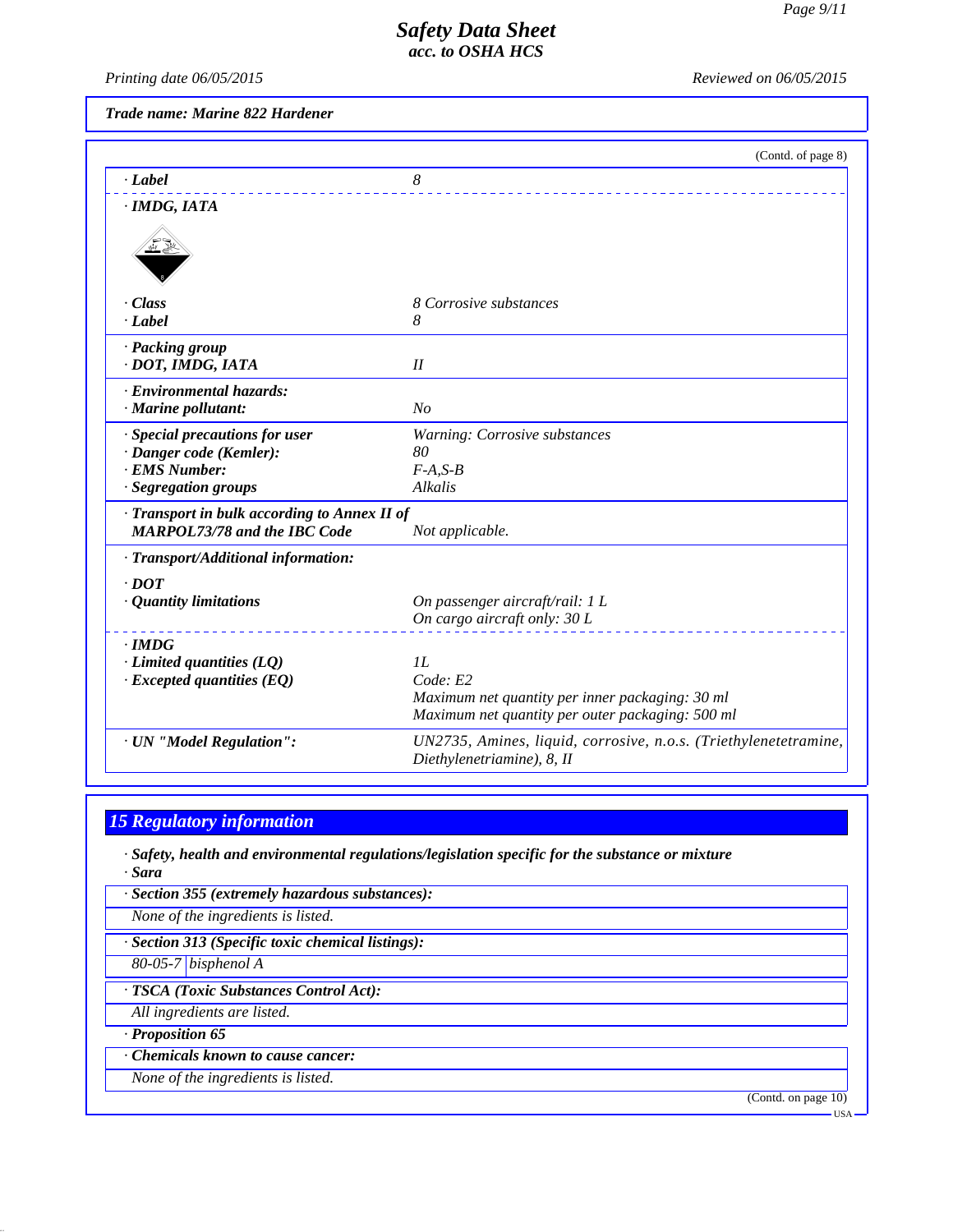(Contd. of page 9)

#### *Safety Data Sheet acc. to OSHA HCS*

*Printing date 06/05/2015 Reviewed on 06/05/2015*

*Trade name: Marine 822 Hardener*

*· Chemicals known to cause reproductive toxicity for females:*

*None of the ingredients is listed.*

*· Chemicals known to cause reproductive toxicity for males:*

*None of the ingredients is listed.*

*· Chemicals known to cause developmental toxicity:*

*None of the ingredients is listed.*

*· Carcinogenic categories*

*· EPA (Environmental Protection Agency)*

*None of the ingredients is listed.*

*· TLV (Threshold Limit Value established by ACGIH)*

*None of the ingredients is listed.*

*· NIOSH-Ca (National Institute for Occupational Safety and Health)*

*None of the ingredients is listed.*

*· GHS label elements The product is classified and labeled according to the Globally Harmonized System (GHS). · Hazard pictograms*



*· Signal word Danger*

*· Hazard-determining components of labeling: 3,6-diazaoctanethylenediamin Polyoxypropylenediamine alpha-(2-Aminomethylethyl)-omega-(2-aminomethylethoxy)-poly(oxy(methyl-1,2-ethanediyl)) Teta, reaction products with propylene oxide Polyoxylated Triethylenetetramine bisphenol A · Hazard statements Harmful in contact with skin or if inhaled. Causes severe skin burns and eye damage. May cause allergy or asthma symptoms or breathing difficulties if inhaled. May cause an allergic skin reaction. Suspected of damaging fertility or the unborn child. May cause respiratory irritation. Harmful to aquatic life with long lasting effects. · Precautionary statements Do not breathe dusts or mists. Wear respiratory protection. Wear protective gloves. Wear protective gloves / protective clothing. Wear eye protection / face protection. Avoid release to the environment. Wash thoroughly after handling. Use only outdoors or in a well-ventilated area. Contaminated work clothing must not be allowed out of the workplace. Obtain special instructions before use. Do not handle until all safety precautions have been read and understood.*

(Contd. on page 11)

USA